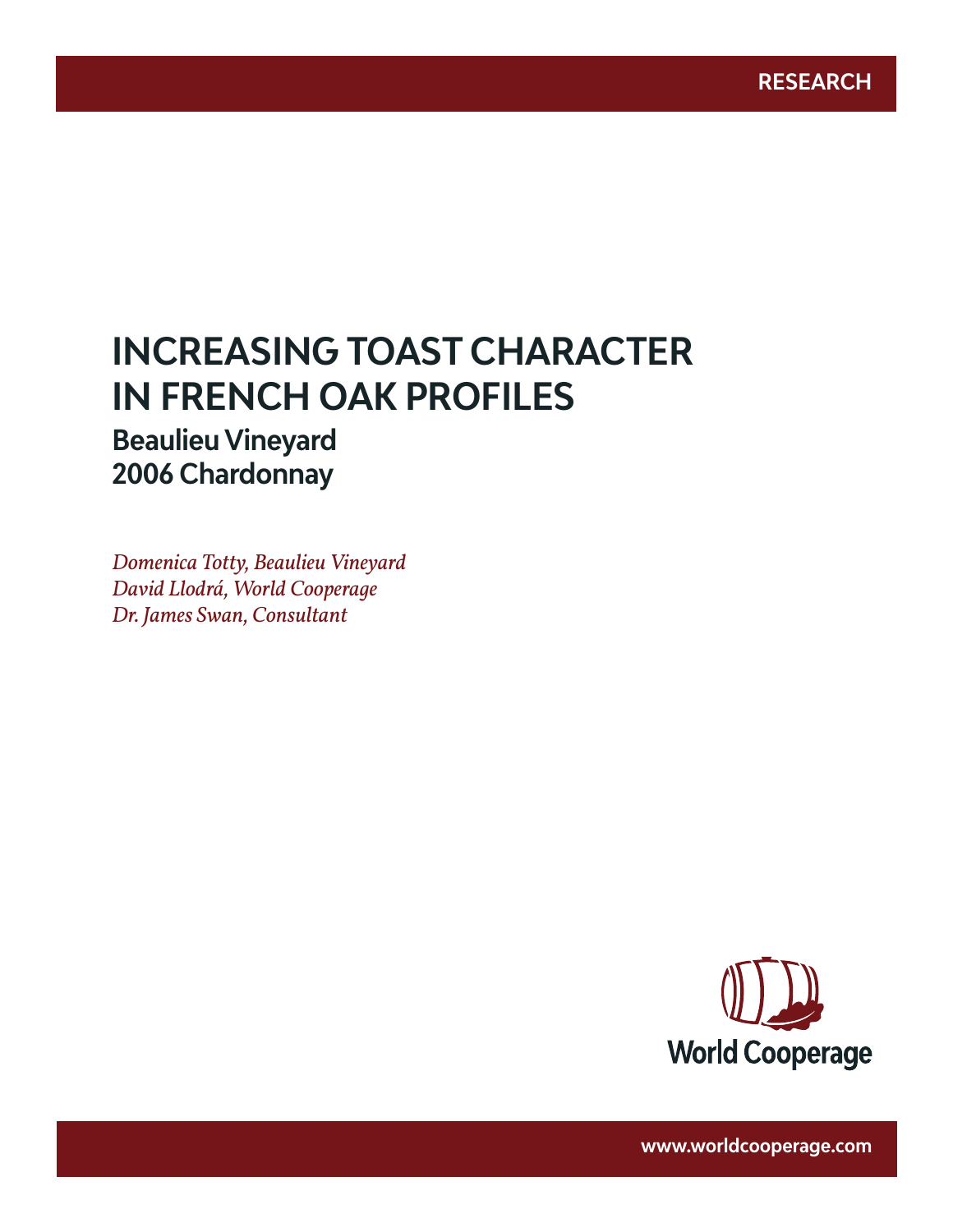## **ABSTRACT**

Four new barrel profiles were developed with the aim of producing toastier versions of well established European style barrels. These include water bent as well as conventional fire toasted barrels.

The new barrels are styles based upon World Cooperage profiles 1, 2, 3, and 4, which have become very popular. Because these profiles have statistically validated time-temperature relationships with known flavors and well understood chemistry, they are ideal springboards to create the new barrels. Each profile was examined and modified in a way that could increase toast yet maintain the style of the existing barrel.

The results show that this aim was achieved. Thus:

- In all except one case (profile 77), furfural was significantly increased by 50% or more. This was at the expense of 5-hydroxymethyl furfural which is a marker for less intense, light toast flavors.
- Profile 77 increased in vanillin but not toast or smoke per se.
- In profile 76 smoke was increased, but only to phenol which has a low impact medicinal character. Toast of heavier style, for which furfural is a good marker, increased while maintaining the lighter toast flavors such as creamy fudge flavors from furaneol and 5-hydroxymethyl furfural.
- Only toast and smoke attributes were significant in the sensory evaluation and 75% of the new profiles were perceived toastier than the original profiles.
- Furfural, 5-methyl furfural, and vanillin were positively correlated to the toast sensory attribute.

Accordingly, new barrel profiles are available that enhance toast character.

### **INTRODUCTION**

Toasted oak characters have long been associated with wines matured in oak barrels. This is due mainly to the extraction of hemicelluloses caramelization compounds into the wine. These compounds are many in number and have descriptions that range from light cream and fudge through cream soda, toffee, dark coffee to burnt toast. Oak hemicellulose (often referred to as 'wood sugar') is very sensitive to heat and caramelizes quite rapidly. Which of the various descriptive terms just mentioned are found in a wine depends upon the amount of heat applied during barrel toasting.

Profiles 1 through 4 were developed several years ago to emulate popular European toasts that have a lower toasted oak impact. Since their introduction, all four profiles have been well received. Therefore, it seemed appropriate to enhance toast without otherwise altering the style of each barrel profile for wineries desiring more toasted oak character in Profiles 1 through 4.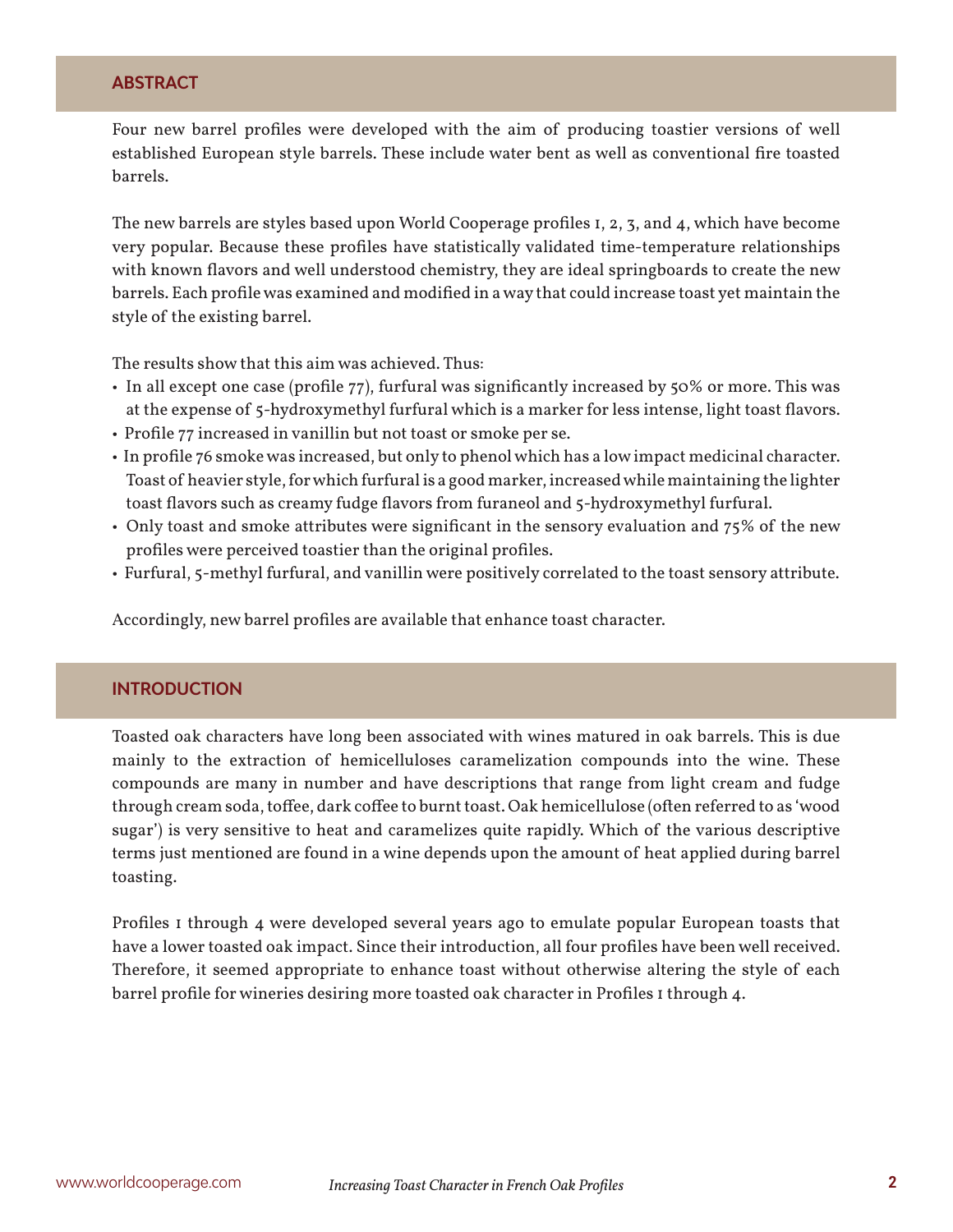#### **THE WINE**

Producer: Beaulieu Vineyard Year: 2006 Variety: Chardonnay Vineyard: BV9 Crush Date: 10/4/2006

### *Harvest Data*

Total Acidity: 7.6 Brix: 23.3 pH: 3.37 Prior to fermentation, added: DAP; Fermaid K Days of fermentation: 40 days Fermented with: D254

*Wine Analysis as of 12/8/2006*

Alcohol: 13.2% Total Acidity: 5.4 Volatile Acidity: 0.016 Free Sulfur Dioxide: 33 Total Sulfur Dioxide: 64 pH: 3.6 Residual Sugar: dry

## **OAK DATA**

Source: French oak

#### **TRIAL EXECUTION**

Sample Size: 4 barrels per variable Oak Contact Time: 6 months Bottling Date: 04/12/2007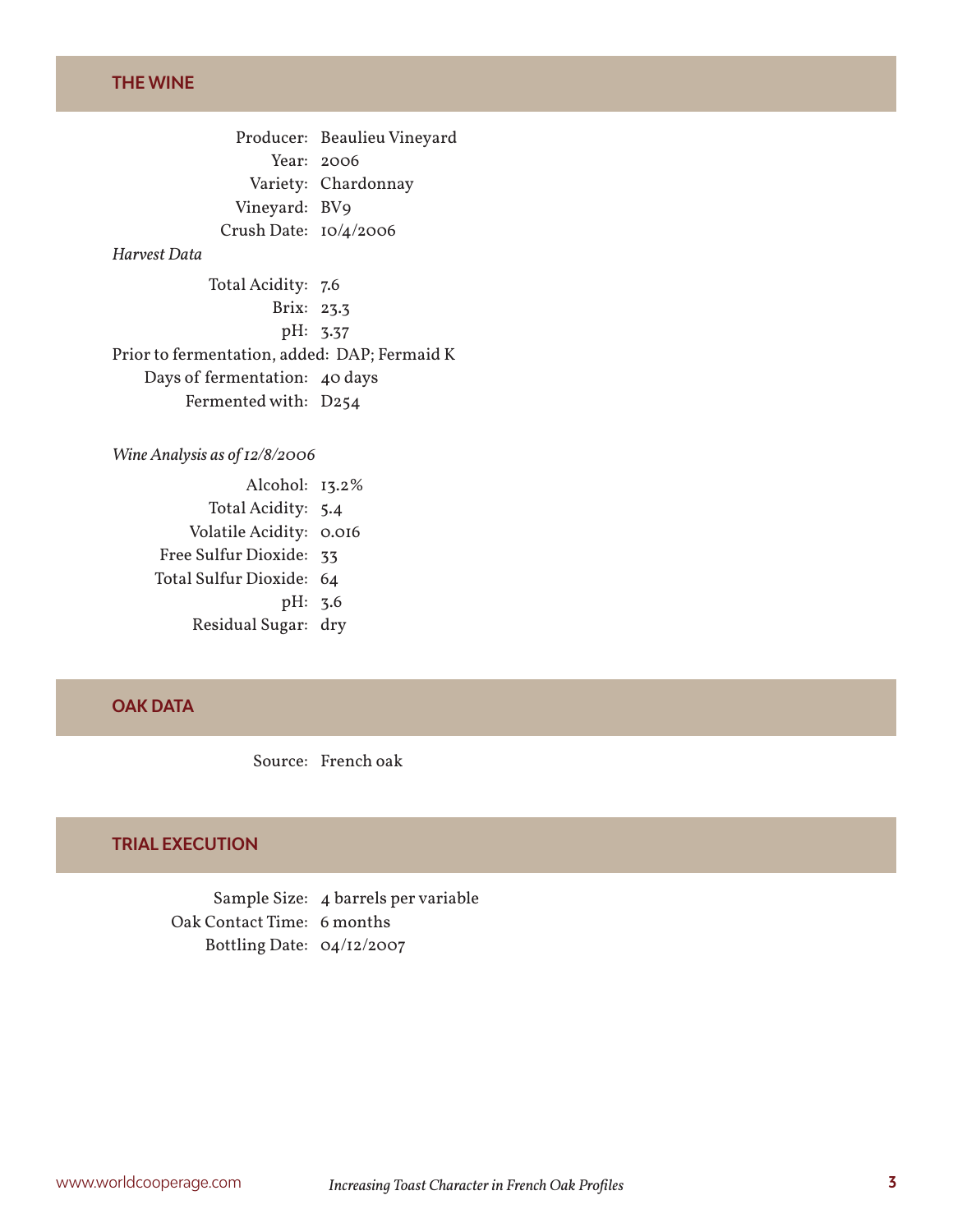#### **THE TRIAL**

## Variables:

| Profile I | Profile 75 |
|-----------|------------|
| Profile 2 | Profile 76 |
| Profile 3 | Profile 77 |
| Profile 4 | Profile 78 |

### **RESULTS AND DISCUSSION**

The time-temperature curves of the four profiles were inspected to see how the level of toast might be increased. After consideration of how the oak's chemistry might be selectively changed, four modified profiles were created. These new time-temperature curves (profiles 75 to 78) are shown beside the original versions (profiles 1 to 4) in Figure 1.



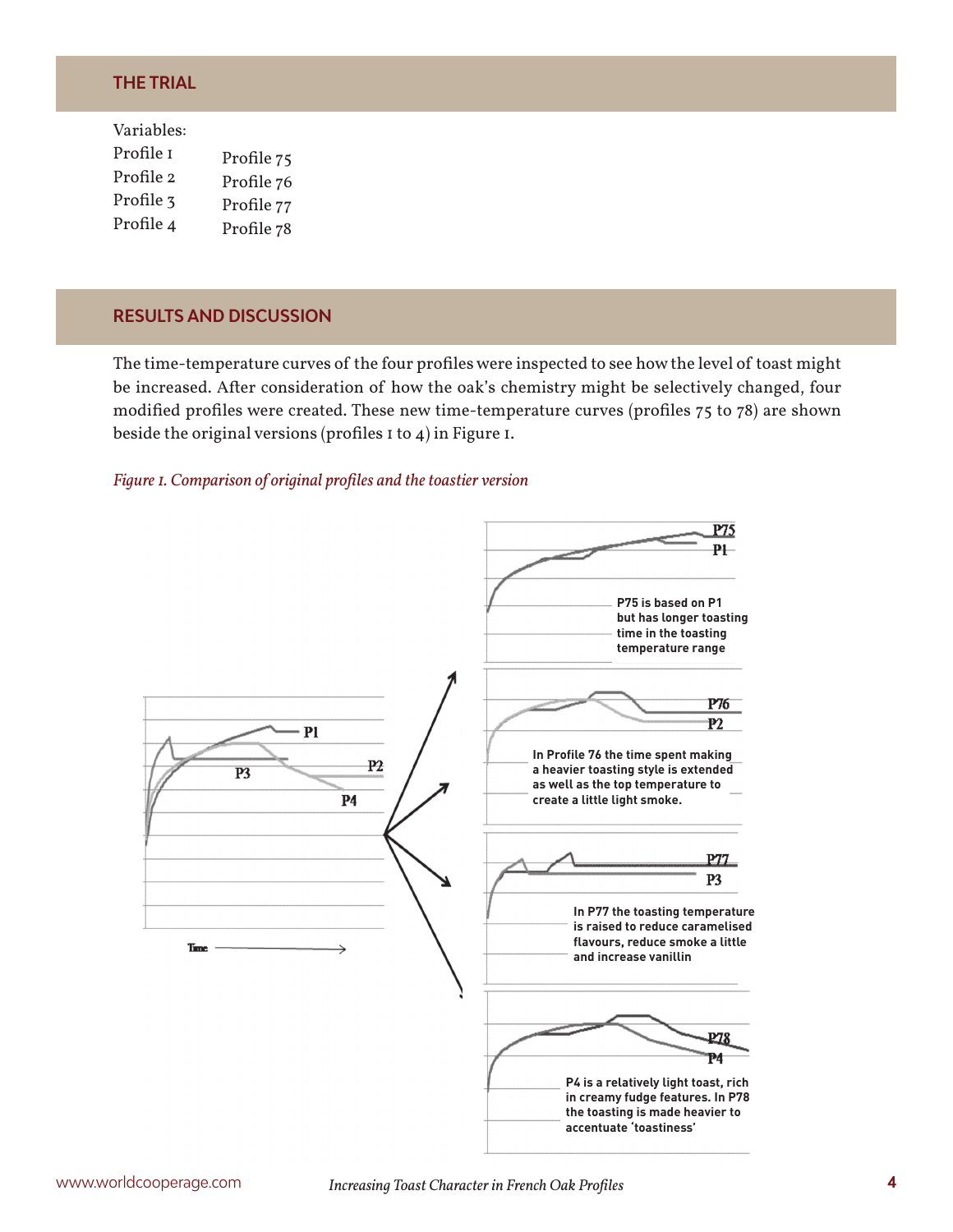In every case the amount of energy used during toasting was increased to create more toast. However, the temperatures reached and the dwell times were different to create a different style of flavor. Thus, in creating Profile 75 from the style of Profile 1, the time spent in the highest of the hemicelluloses caramelization range was extended. The intention was to create more of the heavier toast flavors without any significant increase in vanillin or smoke phenolics.

Profile 76 was created from the style of Profile 2. In this case a heavier style of toast flavor was sought plus a hint of light aromatic smoke. This was achieved by raising the toasting temperature up to the mid-400's Fahrenheit, then dropping back into the middle of the toasting region for an extended time.

In Profile 77 the toasting temperature was slightly raised to minimize smoke formation and enable a small increase in vanillin production. The existing Profile 4 gives relatively light toast compounds that tend to be rich in cream fudge flavors. It was modified to create Profile 78 in a manner intended to generate heavier toast flavors.

The Chardonnay made from the profile barrels was submitted to sensory evaluation and chemical analysis of the major extractives together with selected wine phenolics. The results of the chemical analysis using a combination of gas chromatography mass spectrometry and two liquid chromatography (hplc) procedures are shown in Table 1.

To the casual observer and experienced experimenters alike, it is difficult to see the extent of the similarities and differences between different barrels just by looking at the table. One technique used to simplify such data shown above is Principal Component Analysis (PCA). It captures essential features in two dimensions (e.g. as a chart). The main findings in this case are illustrated in Figure 2.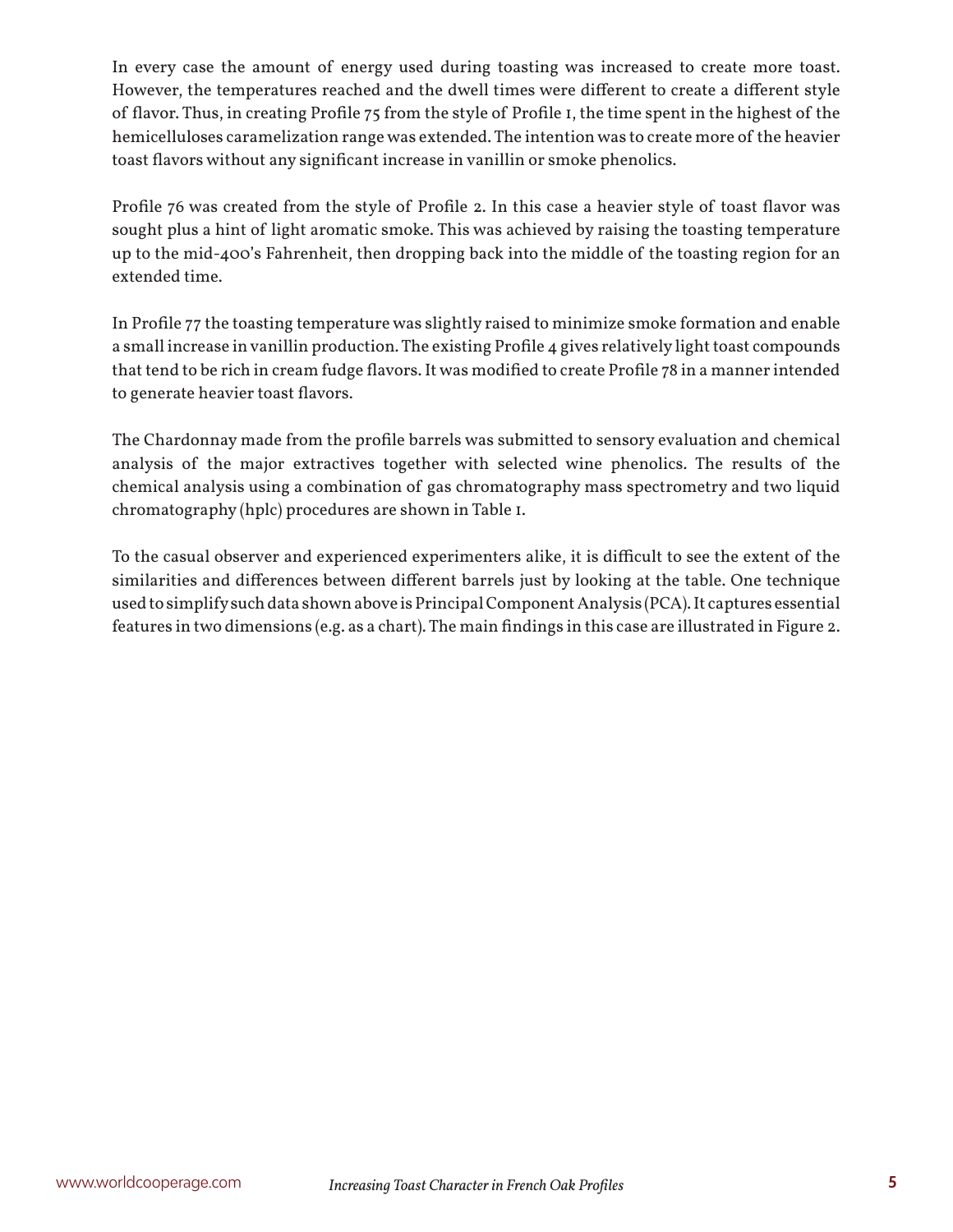| Table 1: Chemical analysis of oak extractives in eight experimental wines (mgL-1) |                  |                  |                  |                  |               |               |               |               |
|-----------------------------------------------------------------------------------|------------------|------------------|------------------|------------------|---------------|---------------|---------------|---------------|
| Compound                                                                          | FO <sub>P1</sub> | FO <sub>P2</sub> | FO <sub>P3</sub> | FO <sub>P4</sub> | <b>FO P75</b> | <b>FO P76</b> | <b>FO P77</b> | <b>FO P78</b> |
| Tannin breakdown compounds                                                        |                  |                  |                  |                  |               |               |               |               |
| Gallic acid 3.74                                                                  |                  | 4.39             | 3.94             | 4.47             | 3.76          | 3.83          | 3.70          | 3.58          |
| Ellagic acid 1.27                                                                 |                  | 2.01             | 1.61             | 2.06             | 1.72          | 2.22          | 1.98          | 2.48          |
| Hemicellulose caramelization compounds                                            |                  |                  |                  |                  |               |               |               |               |
| Furaneol 1.51                                                                     |                  | 1.60             | 1.86             | 1.89             | 1.80          | 1.76          | 1.65          | 1.51          |
| 5-Hmf                                                                             | 1.56             | 2.16             | 1.74             | 2.12             | 1.58          | 2.06          | 1.60          | 1.89          |
| 5-Methyl furfural 0.11                                                            |                  | 0.16             | 0.14             | 0.09             | 0.17          | 0.26          | 0.15          | 0.21          |
| Furfural                                                                          | 1.93             | 2.75             | 2.92             | 1.61             | 3.22          | 3.98          | 2.06          | 3.60          |
| Wine phenolics                                                                    |                  |                  |                  |                  |               |               |               |               |
| Protocatechuic acid                                                               | 1.57             | 1.32             | 1.59             | 1.74             | 1.47          | 1.58          | 1.64          | 1.15          |
| Epicatechin                                                                       | 0.11             | 0.08             | 0.11             | 0.09             | 0.12          | 0.14          | 0.14          | 0.16          |
| Caffeic acid                                                                      | 4.32             | 3.60             | 4.49             | 3.75             | 3.69          | 4.17          | 4.33          | 3.83          |
| Myricetin 0.23                                                                    |                  | 0.19             | 0.21             | 0.21             | 0.21          | 0.20          | 0.22          | 0.19          |
| Quercetin 0.12                                                                    |                  | 0.10             | 0.13             | 0.11             | 0.09          | 0.11          | 0.11          | 0.09          |
| Lignin degradation compounds                                                      |                  |                  |                  |                  |               |               |               |               |
| Vanillic acid 0.11                                                                |                  | 0.11             | 0.15             | 0.15             | 0.11          | 0.16          | 0.10          | 0.11          |
| Syringic acid 0.48                                                                |                  | 0.46             | 0.49             | 0.42             | 0.51          | 0.56          | 0.47          | 0.50          |
| Vanillin                                                                          | 0.02             | 0.01             | 0.03             | 0.01             | 0.01          | 0.03          | 0.04          | 0.02          |
| Syringaldehyde                                                                    | 0.03             | 0.07             | 0.04             | 0.06             | 0.10          | 0.17          | 0.12          | 0.11          |
| Coniferaldehyde 0.05                                                              |                  | 0.05             | 0.03             | 0.05             | 0.05          | 0.05          | 0.05          | 0.07          |
| Smoke phenolics                                                                   |                  |                  |                  |                  |               |               |               |               |
| Phenol                                                                            | 0.06             | 0.02             | 0.10             | 0.07             | 0.05          | 0.11          | 0.12          | 0.02          |
| Guaiacol                                                                          | 0.01             | 0.02             | 0.03             | 0.01             | 0.03          | 0.01          | 0.01          | 0.00          |
| m/p-Cresol 0.00                                                                   |                  | 0.02             | 0.00             | 0.01             | 0.00          | 0.01          | 0.00          | 0.01          |
| o-Cresol 0.04                                                                     |                  | 0.00             | 0.00             | 0.03             | 0.03          | 0.00          | 0.00          | 0.00          |
| 4-methyl guaiacol 0.01                                                            |                  | 0.00             | 0.01             | 0.00             | 0.00          | 0.00          | 0.00          | 0.00          |
| Oak lactones                                                                      |                  |                  |                  |                  |               |               |               |               |
| Trans-lactone                                                                     | 0.004            | 0.032            | 0.022            | 0.036            | 0.011         | 0.018         | 0.009         | 0.020         |
| Cis-lactone                                                                       | 0.023            | 0.076            | 0.038            | 0.057            | 0.020         | 0.032         | 0.020         | 0.032         |

In this technique, each wine sample from the profiled barrels has its own location on the chart that depends upon how much of each extractive it contains. The samples are shown as small barrels. Some of the compounds that were analyzed are shown as black lines. It can be seen that two of the compounds that are closely associated with the newer, toastier barrels (i.e. they are 'correlated with' the group) are 5-methyl furfural and furfural. These two compounds are good markers for heavy toast flavors.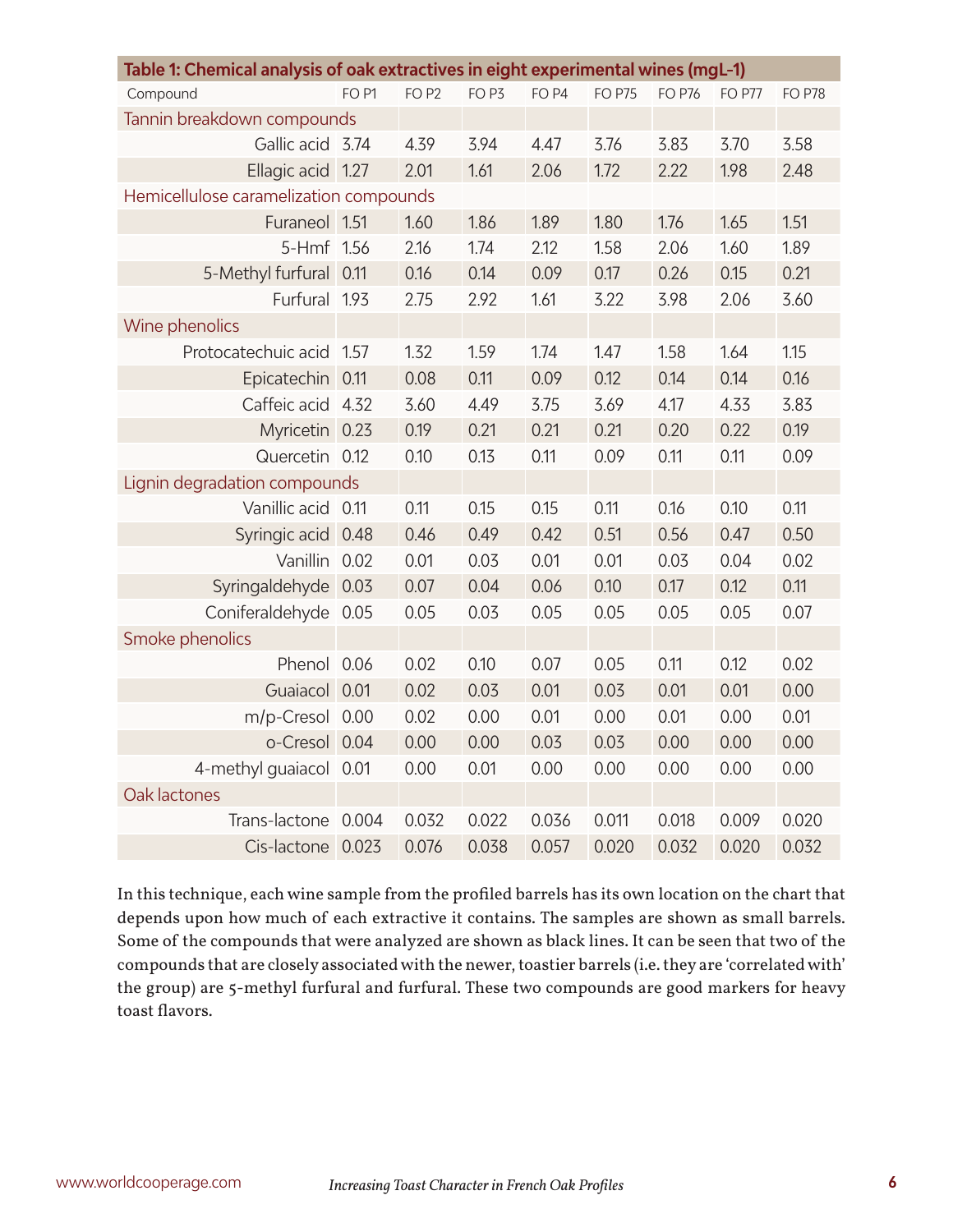*Figure 2. PCA evaluation of the major findings from Table 1 that included chemical analysis of the extractives from each profile*



The role of these toast markers may be illustrated by comparing their amounts in each of the wines as a bar chart in Figure 3. With only the exceptions of profiles 3 and 77, 5-methyl furfural and furfural are approximately 50% higher in the new toastier profiles.

Vanillin is an important extractive in terms of flavor. However, it is not a toast flavor and it does not derive from wood sugar caramelization.



## *Figure 3. Levels of the toast markers 5-methyl furfural & furfural (mgL-1)*

Figure 4. Vanillin levels in the eight samples of wine (mgL-1)

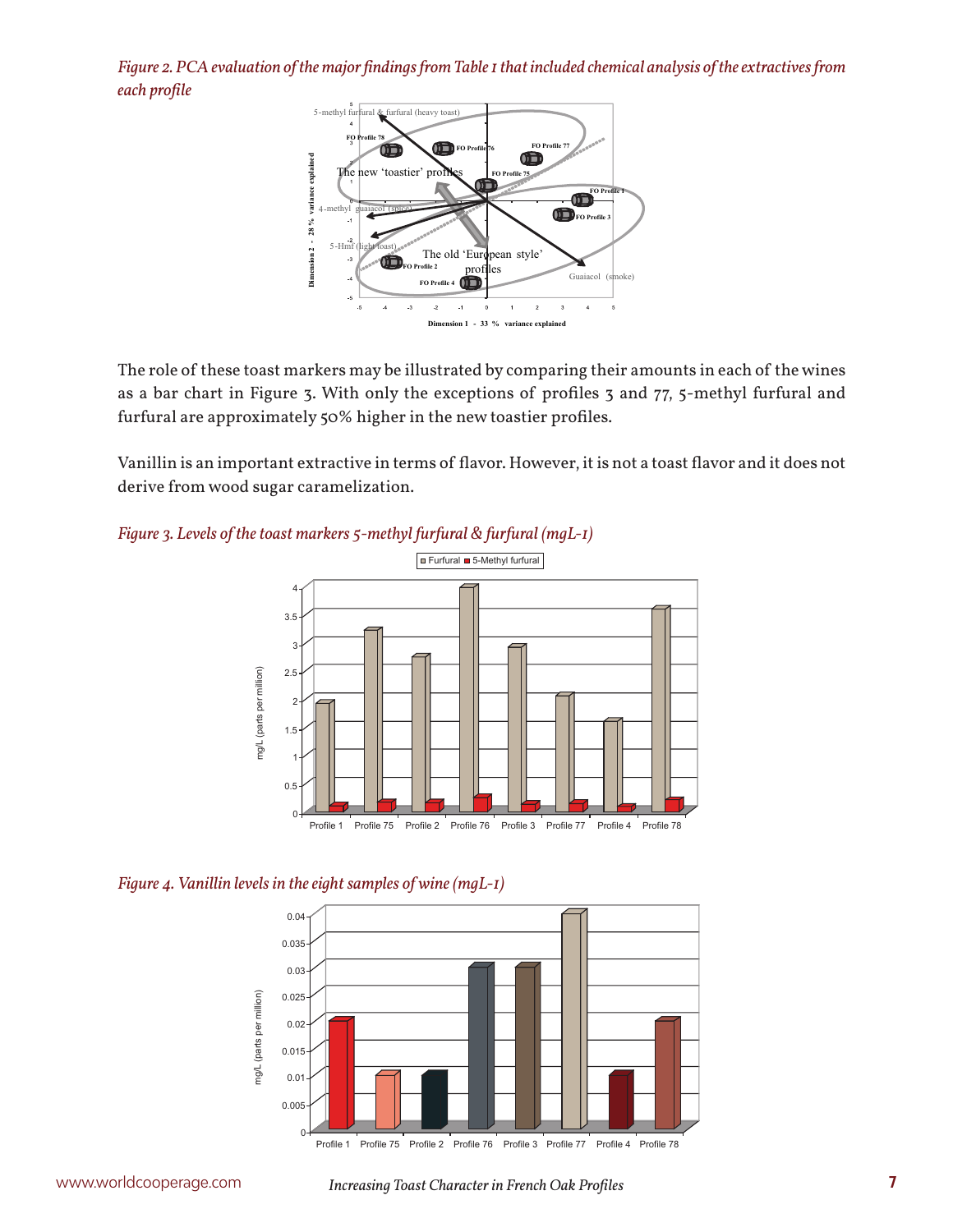Toast may also possess some smoke features. However, in creating the new profiles, care was taken to avoid the higher smoke producing temperatures. This is demonstrated in Figure 5 which shows the levels of guaiacol in the wines. This compound has the lowest threshold in the steam volatile family, all of which are smoky.



*Figure 5. Guaiacol in the eight wine samples (mgL-1)*

The sensory evaluation of this experiment was statistically significant at the 5% level only for the toast and smoke attributes. The LSD (Least Significant Difference) is shown in Table 2.

| Table 2: Least Significant Difference (LSD) for toast and smoke |                |      |                       |              |                |      |                |
|-----------------------------------------------------------------|----------------|------|-----------------------|--------------|----------------|------|----------------|
| TOAST (LSD = $0.88$ )                                           |                |      | SMOKE (LSD = $0.93$ ) |              |                |      |                |
| t-Grouping                                                      |                | Mean | Wine                  | t-Grouping   |                | Mean | Wine           |
|                                                                 | А              | 4.57 | P78                   |              | А              | 3.48 | P <sub>4</sub> |
| B                                                               | A              | 4.38 | <b>P77</b>            |              | A              | 3.38 | P75            |
| B                                                               | A              | 4.33 | P76                   |              | А              | 3.19 | P77            |
| B                                                               | $\overline{A}$ | 4.10 | P <sub>1</sub>        |              | $\overline{A}$ | 3.19 | P <sub>2</sub> |
| B                                                               | A              | 3.71 | P <sub>2</sub>        | B            | A              | 2.81 | P <sub>3</sub> |
| B                                                               |                | 3.67 | P <sub>3</sub>        | <sub>B</sub> | $\overline{A}$ | 2.57 | P78            |
| B                                                               |                | 3.57 | P75                   | B            | A              | 2.57 | P <sub>1</sub> |
| B                                                               |                | 3.52 | P4                    | B            | А              | 2.24 | P76            |

Even though the chemical analysis shows small amounts of guaiacol, the perception of smoke by humans is due to the combination of several chemical compounds formed during toasting at temperatures above 400ºF. As said before, guaiacol is one of the chemical markers used to evaluate the formation of steam volatile compounds. In Figure 5, Profile 3 and Profile 75 show the highest levels of guaiacol. In the LSD table for smoke, Profile 75 is perceived second highest in smoke but other factors are affecting the perception in the other profiles.

Similar to the perception of smoke is the perception of toast. Several compounds are chemically analyzed as markers for toast and the perception of it is due to the combination of a large number of hemicellulose caramelization compounds. Furfural and 5-methyl furfural are normally the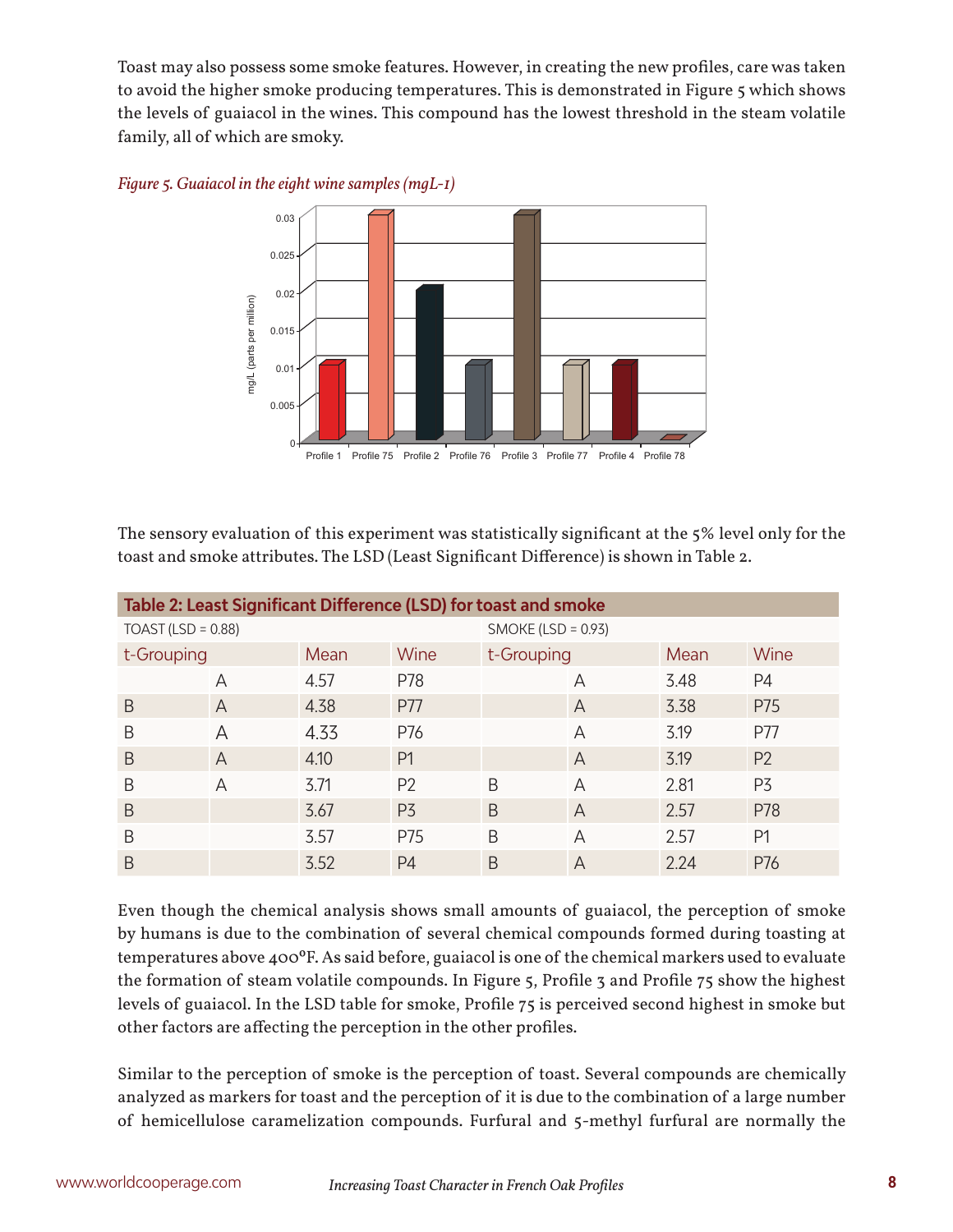chemical markers used to see the level of toast and in this experiment most of the toastier profiles showed higher levels of these compounds. The sensory evaluation showed that 75% of the toastier profiles were perceived toastier than the corresponding original profile.

The Principal Component Analysis (PCA) for sensory results is shown in Figure 6 as a way to see the influence of each attribute in the distribution of all the barrel profiles. All the attributes have been plotted because they have an influence in the distribution even though only smoke and toast were significant in this case.





It is obvious in Figure 6 that profiles 1, 76, 77, and 78 are driven by toast. Profile 78 is the toastiest. The remaining barrels are driven by smoke. Profiles 4 and 75 are highest in smoke.

Partial Least Squares (PLS) analysis was conducted to find positive correlations between chemical and sensory results. In Figure 7, the outer ellipse is the unit-circle and indicates 100% of explained variance. The inner ellipse indicates 50% of explained variance. Thus, the area between the two ellipses in the Correlation Loading Plot explains from 50% to 100% of the variance. Next, we examine the variables included in this area.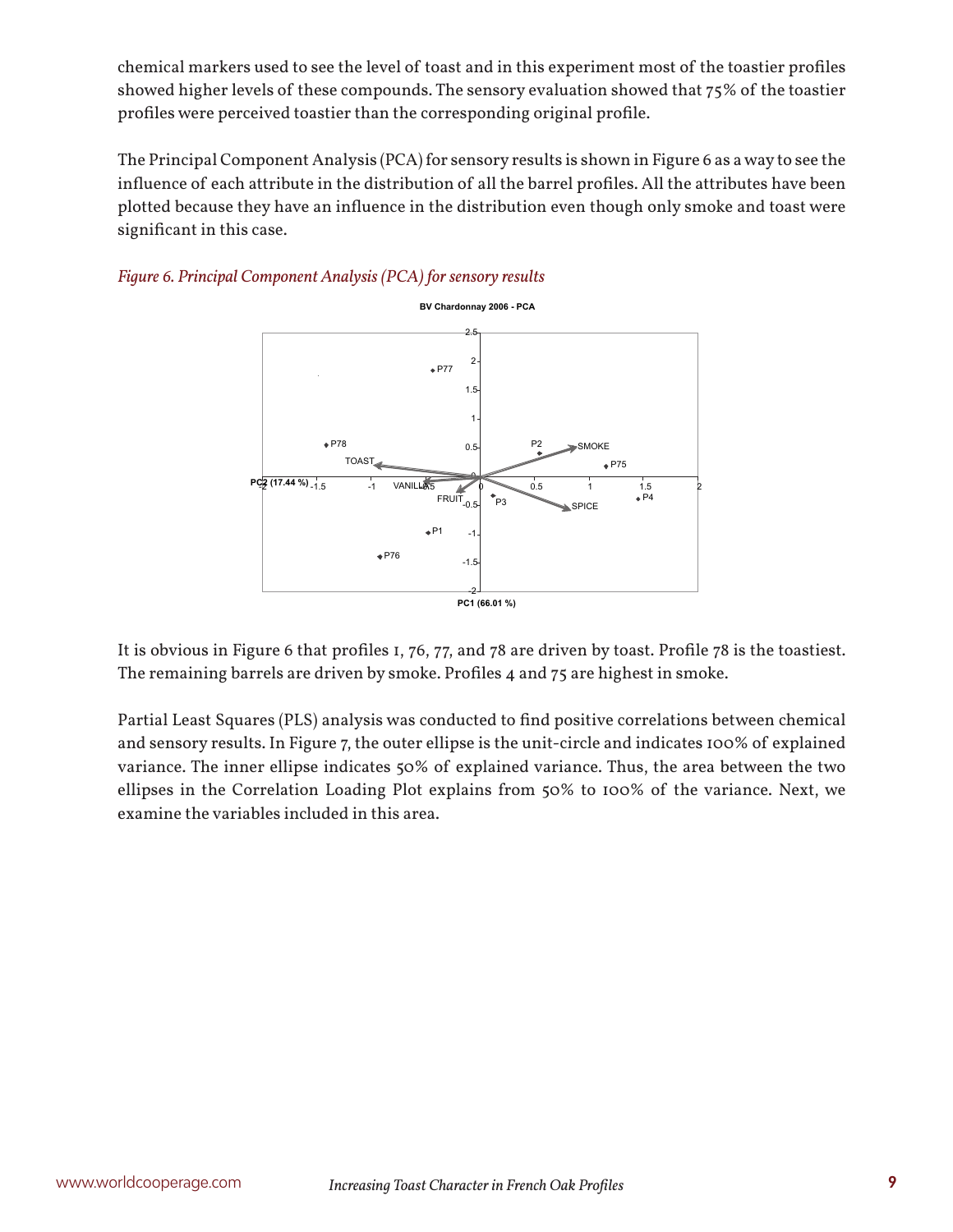*Figure 7. Partial Least Squares (PLS), Chemical and Sensory Correlation Loadings*



Figure 7 shows a positive correlation of the toast attribute with furfural, 5-methy furfural, and vanillin. Vanillin is a compound that often is correlated to the perception of toast, but it comes from lignin and not from hemicellulose as do furfural and 5-methyl furfural. Due to the heat treatment, all these compounds are formed at different levels depending on the temperature and time designed for the process. There is a positive correlation of  $m/p$ -cresol and  $5$ -hydroxy methyl furfural with the smoke attribute. It is common to see an overlap of smoke and toast perception because the formation of the compounds responsible for both attributes happen at similar temperatures. It is not a surprise to see furfural or other compounds in the same group correlated to smoke and/or toast.

| <b>Table 3: Preference test</b> |  |                       |  |                     |  |                |  |
|---------------------------------|--|-----------------------|--|---------------------|--|----------------|--|
| Wine                            |  | <b>MOUTHFEEL PREF</b> |  | <b>OVERALL PREF</b> |  | Wine           |  |
| P <sub>1</sub>                  |  | 0.57                  |  | 0.38                |  | P77            |  |
| <b>P77</b>                      |  | 0.43                  |  | 0.33                |  | P <sub>1</sub> |  |
| P <sub>2</sub>                  |  | 0.29                  |  | 0.33                |  | P <sub>3</sub> |  |
| P78                             |  | 0.05                  |  | 0.24                |  | P2             |  |
| P75                             |  | 0.05                  |  | 0.19                |  | P <sub>4</sub> |  |
| P <sub>3</sub>                  |  | 0.00                  |  | 0.05                |  | P76            |  |
| P <sub>4</sub>                  |  | $-0.10$               |  | 0.00                |  | P75            |  |
| P76                             |  | $-0.19$               |  | $-0.10$             |  | P78            |  |

The last sensory test completed by the tasting panel was a preference test and because preference is very personal these results are only valid for this group.

Table 3 shows a variation between mouthfeel preference and overall preference. This demonstrates that aromatics and mouthfeel play a great role in the final decision. A wine can have nice bouquet and not be the preferred wine because it has more astringency than another wine. Profile 78 was in the middle of the road for mouthfeel preference, but ended as the least preferred overall. This may be because it was the toastiest of the group. Each wine is going to behave differently. The same profile could be the best for one wine and that winery's style, yet could be the least preferred for another wine or winery.